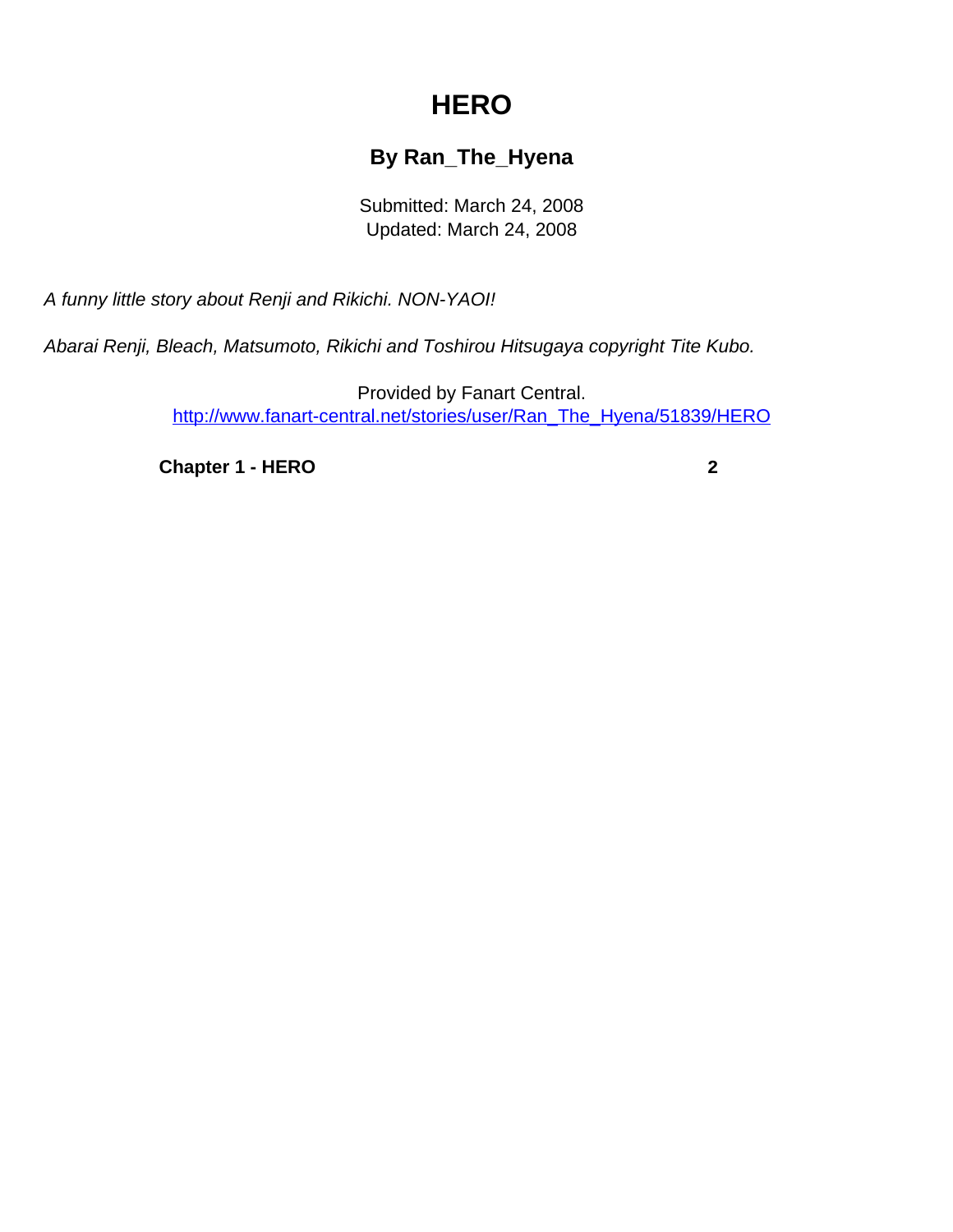## **1 - HERO**

## <span id="page-1-0"></span>**HERO**

Abarai Renji, Vice Captain of the 6th Shinigami Squad of The Soul Society, was in a bad mood. That traitor Aizen

and his Hollows had brazenly attacked a 10th Squad convoy, and Renji hadn't gotten to lock swords with any of the

invading trash. True, Toshirou and Matsumoto had driven the filth back with heavy casualties, but Aizen had

escaped, wounded, but not dangerously so. Of course, Toshirou was even angrier than Renji, with him, it was very

personal, Aizen's continued existence was a slap in the face for the young captain, who'd nearly died a few years

prior trying to bring him to justice. Renji scowled at the memory and walked on.

"THAT'S A LIE!" A youthful voice shouted angrily from around the next corner. Renji recognized the voice, it was Rikichi, the young Shinigami who was constantly annoying him with his overzealous hero worship. He started forward, but stopped at the sound of the reply. "I'm telling you, kid," A gruff voice stated mockingly, "Renji only joined the 6th Squad because he was too weak for the 11th!" Renji's eyes narrowed in rage, who the Hell . . . "Vice Captain Abarai Renji is the Greatest Shinigami in all of Soul Society! He could RUN the 11th if he wanted too!" The other laughed, "He couldn't run the 4th! He's just a loser who Couldn't make the cut! He -" There was a grunt of pain, and Renji rushed around to see what had happened. A very large, very surprised 11th Squad bruiser was lying on the ground, clutching his knee and stomach as Rikichi wailed away on his prone form. Renji couldn't help, it laughed at the sight, and both looked up at him, finally noticing his presence. The fallen man's eyes widened in horror, while Rikichi's black eyes shone with boundless admiration. Renji smiled broadly, walked over to his young defender and ruffled his jet black hair, at which Rikichi's already huge eyes grew even wider, blushing as a huge grin crossed his boyish face. "C'mon kid," He put a hand on the boy's shoulder, "Let's go get somethin' to eat, on me." Rikichi looked as if he'd just been invited to Heaven itself, he couldn't even speak, he just followed his hero's lead as they walked away.